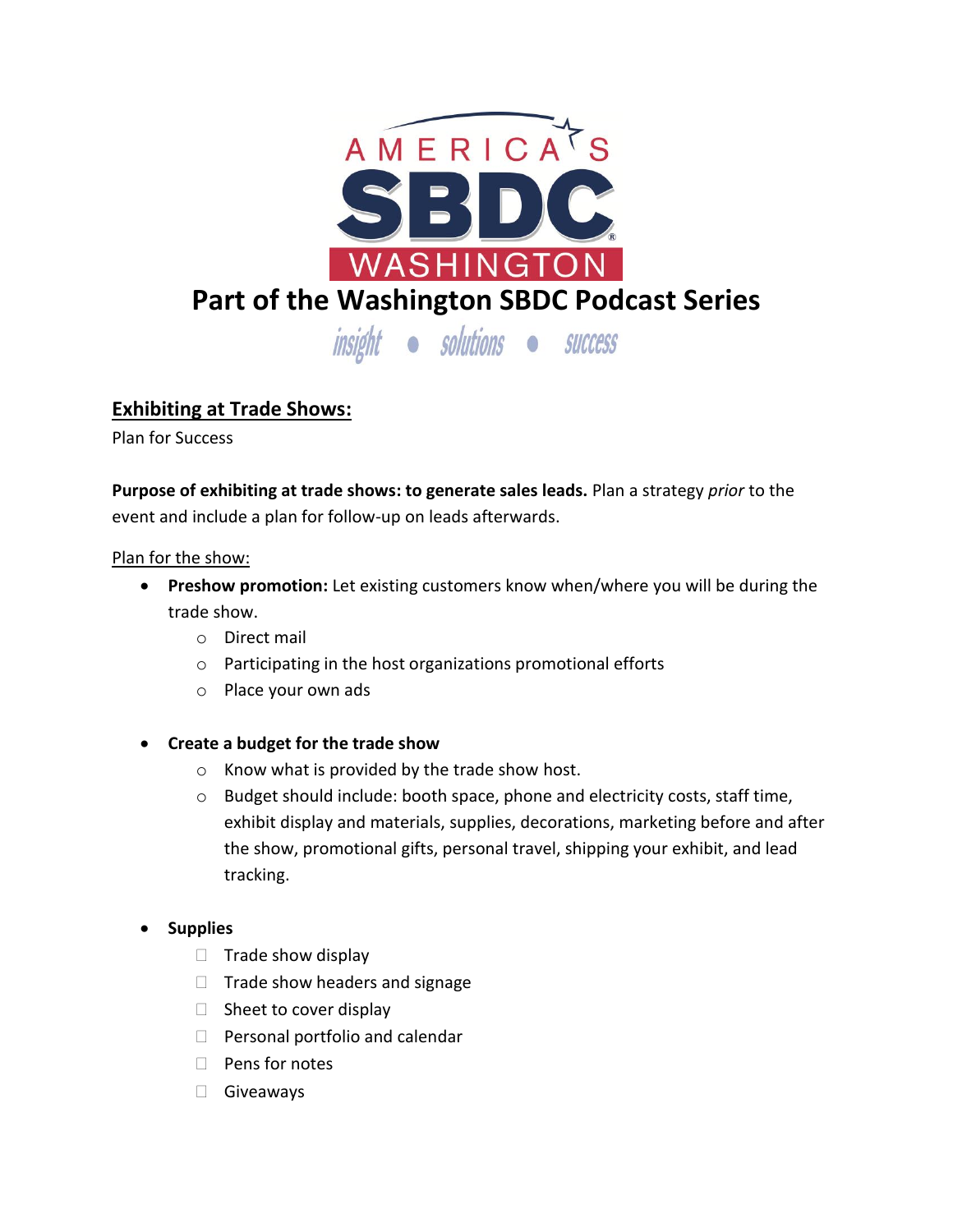- □ Tape, scissors, Velcro
- □ Your business cards
- $\Box$  Fishbowl for business cards and drawings
- $\Box$  Business card holders
- $\Box$  Hot glue gun
- $\Box$  Flyers and brochures
- $\Box$  Tools, risers
- $\Box$  Freshen up kit (breath mints, toothbrush)
- $\Box$  Clamp-on lights
- $\Box$  Snacks and water
- □ Catalogue
- Nametags

## **Train your employees for the trade show**

- o Bring enough people, bring the appropriate people
- o What should they say? Role play for interacting with potential customers
- o Arrive early, stay late
- o Display a thorough knowledge of products and services
- o Be friendly, proactive and enthusiastic
- o Proper attire
- o Attractive nametags
- o Stand at the edge of the booth
- o No private conversations
- o Properly handle rejection
- o Do not eat, drink, or sit at the booth only during breaks away from the booth
- o Take frequent breaks
- o Eat healthy snacks
- o Drink plenty of water
- o Use breath mints
- o Smile and have fun

#### **Follow-up and leads**

- o Enter customer information into a database immediately after the show
- o List things you will need for the follow-up mailings
- o Target hottest leads first

*Funded in part through a cooperative agreement with the U.S. Small Business Administration.*